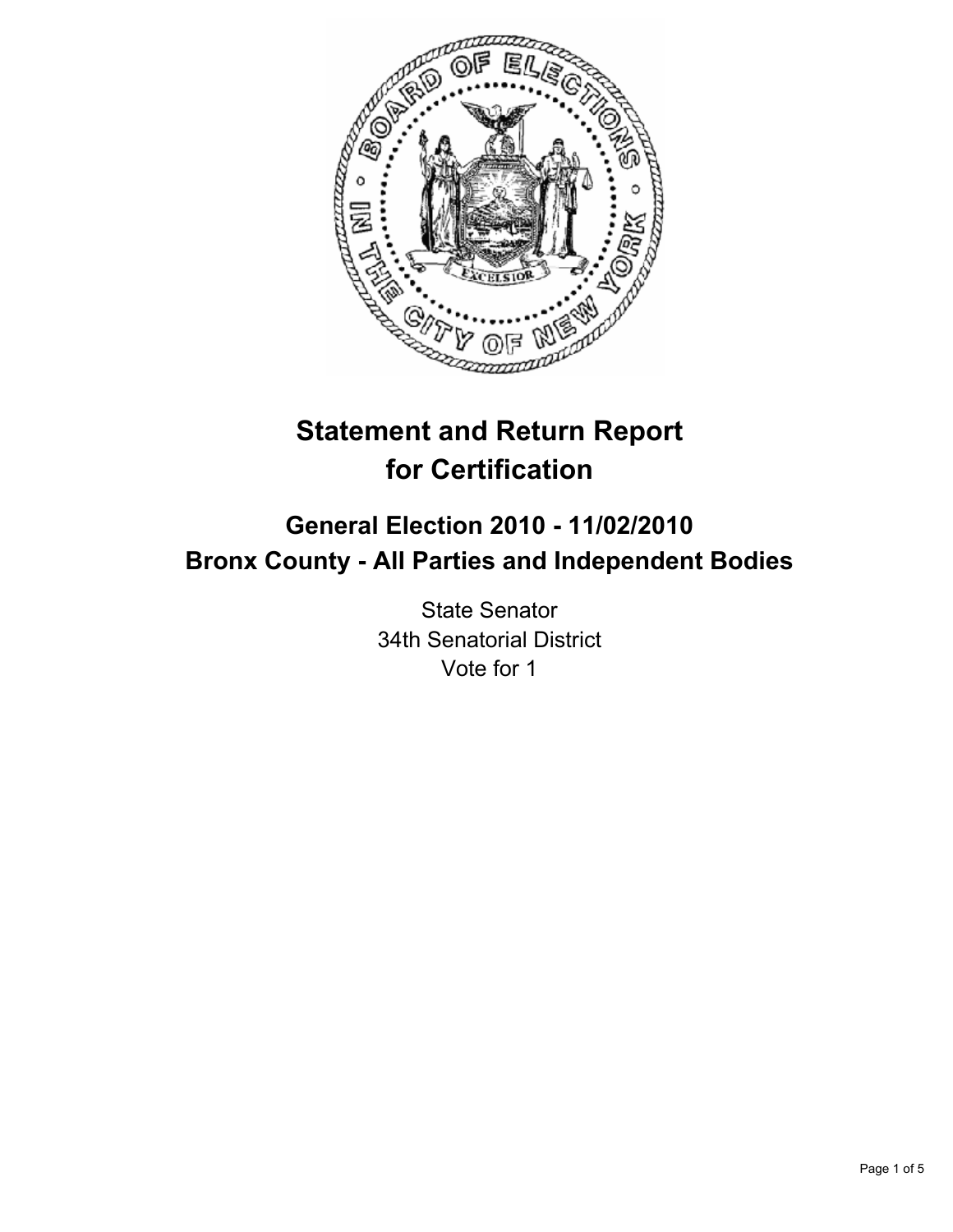

#### **Assembly District 76**

| <b>PUBLIC COUNTER</b>                | 1,037 |
|--------------------------------------|-------|
| <b>EMERGENCY</b>                     | 0     |
| ABSENTEE/MILITARY                    | 10    |
| AFFIDAVIT                            | 31    |
| <b>Total Ballots</b>                 | 1,081 |
| JEFFREY D KLEIN (DEMOCRATIC)         | 818   |
| FRANK V VERNUCCIO JR. (REPUBLICAN)   | 84    |
| JEFFREY D KLEIN (INDEPENDENCE)       | 25    |
| FRANK V VERNUCCIO JR. (CONSERVATIVE) | 17    |
| JEFFREY D KLEIN (WORKING FAMILIES)   | 44    |
| <b>Total Votes</b>                   | 988   |
| Unrecorded                           | 93    |

**Assembly District 78**

| <b>PUBLIC COUNTER</b>                | 789 |
|--------------------------------------|-----|
| <b>EMERGENCY</b>                     | 0   |
| ABSENTEE/MILITARY                    | 15  |
| AFFIDAVIT                            | 19  |
| <b>Total Ballots</b>                 | 827 |
| JEFFREY D KLEIN (DEMOCRATIC)         | 571 |
| FRANK V VERNUCCIO JR. (REPUBLICAN)   | 93  |
| JEFFREY D KLEIN (INDEPENDENCE)       | 15  |
| FRANK V VERNUCCIO JR. (CONSERVATIVE) | 17  |
| JEFFREY D KLEIN (WORKING FAMILIES)   | 33  |
| NO NAME (WRITE-IN)                   | 1   |
| RUBIN DIAZ (WRITE-IN)                | 1   |
| <b>Total Votes</b>                   | 731 |
| Unrecorded                           | 96  |

#### **Assembly District 79**

| <b>PUBLIC COUNTER</b>                | 112 |
|--------------------------------------|-----|
| <b>EMERGENCY</b>                     | 0   |
| ABSENTEE/MILITARY                    |     |
| AFFIDAVIT                            | 3   |
| <b>Total Ballots</b>                 | 117 |
| JEFFREY D KLEIN (DEMOCRATIC)         | 95  |
| FRANK V VERNUCCIO JR. (REPUBLICAN)   |     |
| JEFFREY D KLEIN (INDEPENDENCE)       |     |
| FRANK V VERNUCCIO JR. (CONSERVATIVE) | 0   |
| JEFFREY D KLEIN (WORKING FAMILIES)   | 4   |
| NO NAME (WRITE-IN)                   |     |
| <b>Total Votes</b>                   | 102 |
| Unrecorded                           | 15  |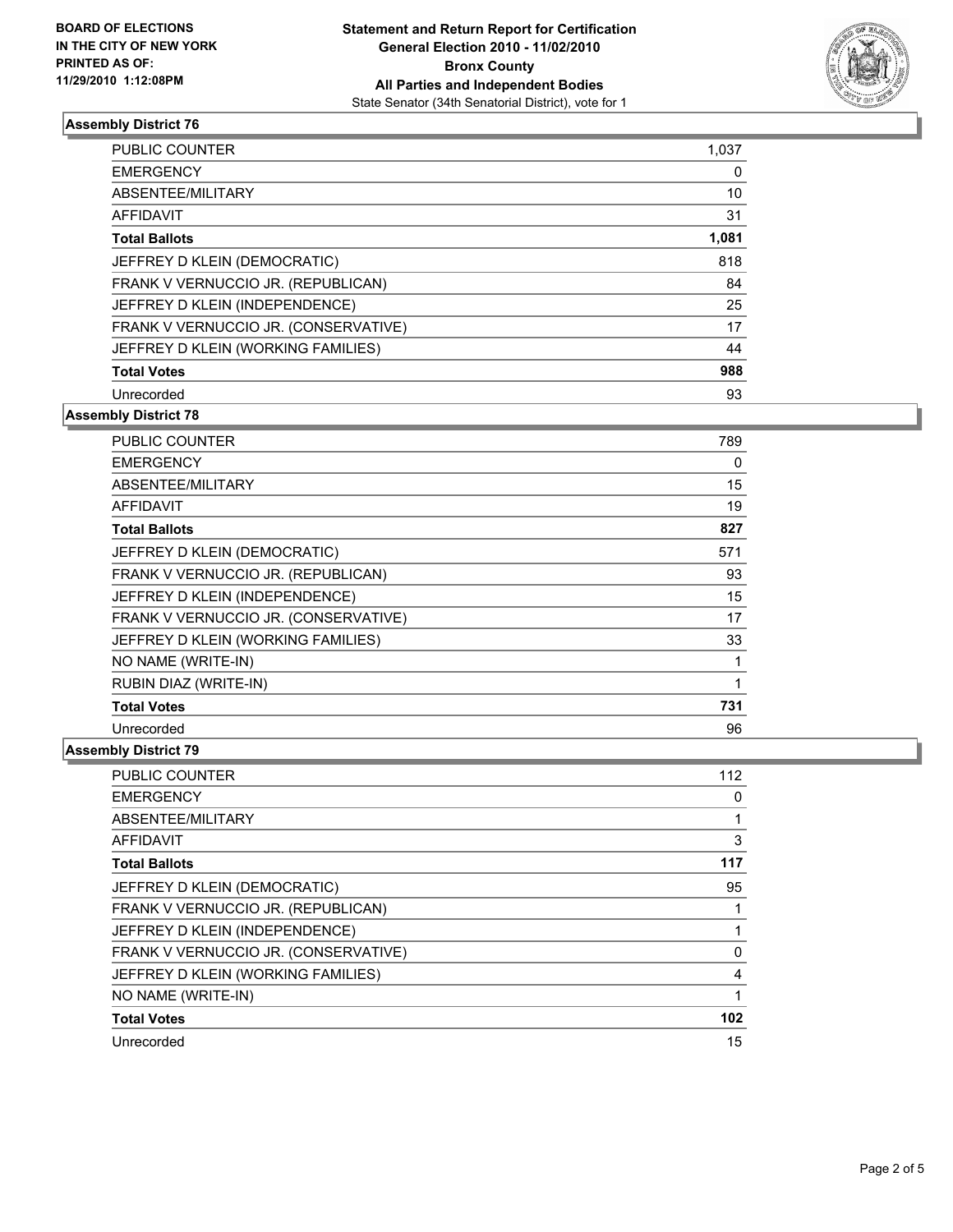

## **Assembly District 80**

| <b>PUBLIC COUNTER</b>                | 7,533 |
|--------------------------------------|-------|
| <b>EMERGENCY</b>                     | 0     |
| ABSENTEE/MILITARY                    | 212   |
| <b>AFFIDAVIT</b>                     | 136   |
| <b>Total Ballots</b>                 | 7,917 |
| JEFFREY D KLEIN (DEMOCRATIC)         | 5,077 |
| FRANK V VERNUCCIO JR. (REPUBLICAN)   | 1,449 |
| JEFFREY D KLEIN (INDEPENDENCE)       | 249   |
| FRANK V VERNUCCIO JR. (CONSERVATIVE) | 283   |
| JEFFREY D KLEIN (WORKING FAMILIES)   | 358   |
| C. WILKINS (WRITE-IN)                |       |
| <b>Total Votes</b>                   | 7,417 |
| Unrecorded                           | 500   |

#### **Assembly District 81**

| PUBLIC COUNTER                       | 5,650 |
|--------------------------------------|-------|
| <b>EMERGENCY</b>                     | 0     |
| ABSENTEE/MILITARY                    | 178   |
| <b>AFFIDAVIT</b>                     | 118   |
| <b>Total Ballots</b>                 | 5,993 |
| JEFFREY D KLEIN (DEMOCRATIC)         | 3,526 |
| FRANK V VERNUCCIO JR. (REPUBLICAN)   | 1,305 |
| JEFFREY D KLEIN (INDEPENDENCE)       | 138   |
| FRANK V VERNUCCIO JR. (CONSERVATIVE) | 261   |
| JEFFREY D KLEIN (WORKING FAMILIES)   | 303   |
| BOZO (WRITE-IN)                      | 1     |
| ESPAILLAT (WRITE-IN)                 | 1     |
| JOEL CHAIKEN (WRITE-IN)              | 1     |
| JOHN STEWART (WRITE-IN)              | 1     |
| KRISTEN M. DAVIS (WRITE-IN)          | 1     |
| NO NAME (WRITE-IN)                   | 1     |
| SAMUEL GHITELMAN (WRITE-IN)          | 1     |
| <b>Total Votes</b>                   | 5,540 |
| Unrecorded                           | 453   |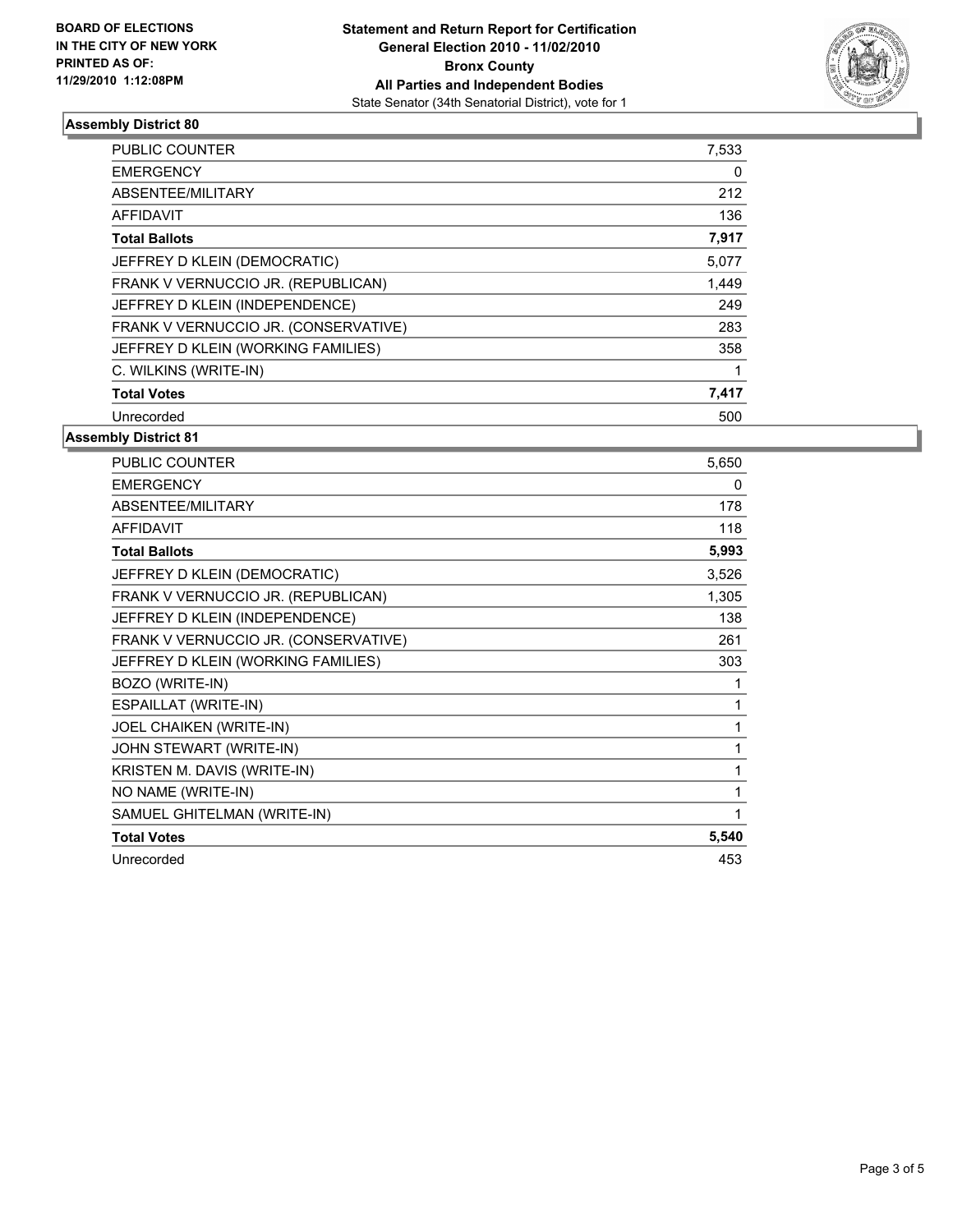

#### **Assembly District 82**

| <b>PUBLIC COUNTER</b>                | 13,270         |
|--------------------------------------|----------------|
| <b>EMERGENCY</b>                     | 0              |
| ABSENTEE/MILITARY                    | 387            |
| <b>AFFIDAVIT</b>                     | 229            |
| <b>Total Ballots</b>                 | 13,934         |
| JEFFREY D KLEIN (DEMOCRATIC)         | 8,237          |
| FRANK V VERNUCCIO JR. (REPUBLICAN)   | 3,094          |
| JEFFREY D KLEIN (INDEPENDENCE)       | 520            |
| FRANK V VERNUCCIO JR. (CONSERVATIVE) | 681            |
| JEFFREY D KLEIN (WORKING FAMILIES)   | 569            |
| A (WRITE-IN)                         | 1              |
| ISH PEE PEE (WRITE-IN)               | 1              |
| KARL MARX (WRITE-IN)                 | 1              |
| NO NAME (WRITE-IN)                   | $\overline{2}$ |
| NO TOBACCO (WRITE-IN)                | 1              |
| <b>Total Votes</b>                   | 13,107         |
| Unrecorded                           | 827            |

#### **Assembly District 83**

| <b>PUBLIC COUNTER</b>                | 413 |
|--------------------------------------|-----|
| <b>EMERGENCY</b>                     | 0   |
| ABSENTEE/MILITARY                    | 2   |
| <b>AFFIDAVIT</b>                     | 8   |
| <b>Total Ballots</b>                 | 425 |
| JEFFREY D KLEIN (DEMOCRATIC)         | 352 |
| FRANK V VERNUCCIO JR. (REPUBLICAN)   | 17  |
| JEFFREY D KLEIN (INDEPENDENCE)       |     |
| FRANK V VERNUCCIO JR. (CONSERVATIVE) |     |
| JEFFREY D KLEIN (WORKING FAMILIES)   | 15  |
| <b>Total Votes</b>                   | 392 |
| Unrecorded                           | 33  |

### **Assembly District 85**

| <b>PUBLIC COUNTER</b>                |   |
|--------------------------------------|---|
| <b>EMERGENCY</b>                     | 0 |
| ABSENTEE/MILITARY                    | 0 |
| AFFIDAVIT                            | 0 |
| <b>Total Ballots</b>                 |   |
| JEFFREY D KLEIN (DEMOCRATIC)         |   |
| FRANK V VERNUCCIO JR. (REPUBLICAN)   | 0 |
| JEFFREY D KLEIN (INDEPENDENCE)       | 0 |
| FRANK V VERNUCCIO JR. (CONSERVATIVE) | 0 |
| JEFFREY D KLEIN (WORKING FAMILIES)   | 0 |
| <b>Total Votes</b>                   |   |
|                                      |   |